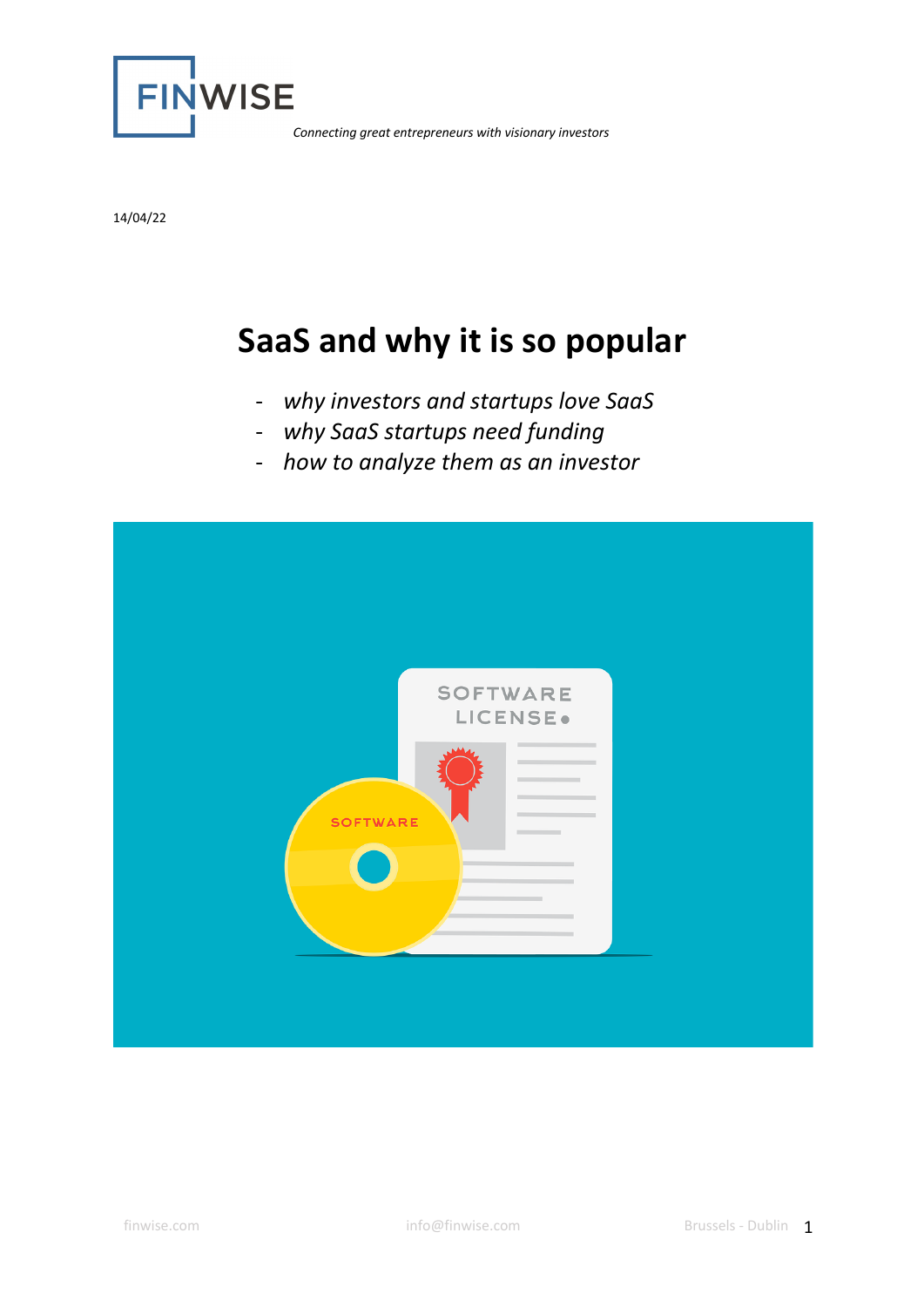

## **1. Introduction**

Even if you are not an insider in the startup space, you have certainly come across the term SaaS ("Software as a Service"). Nowadays we no longer buy the software we need (think of your Microsoft Office package for example) in the local IT shop in a cute little box with a CD-ROM inside. Instead, subscription models have become the standard way to use software and services. In order to continue to use software services you no longer buy the product, but you download the latest update in the cloud and make regular payments (usually monthly or yearly) to continue to use the service.

This business model of providing software as a service instead of selling it as a product has quickly become the worldwide standard how software is being deployed.

In this article we would like to share some insight in SaaS for those with a general interest in this business model, but we also give tips for founders and investors.

In this article we would like to share some insight in SaaS for those with a general interest in this business mode and we give valuable tips for founders and investors. If you are an angel investor currently looking at an investment opportunity, you might want to read section 5 closely for the parameters to look out for in your analysis of a SaaS company. If you are a founder you might better be prepared and know what investors will ask you.

But let's first kick off with the reasons why SaaS is so popular.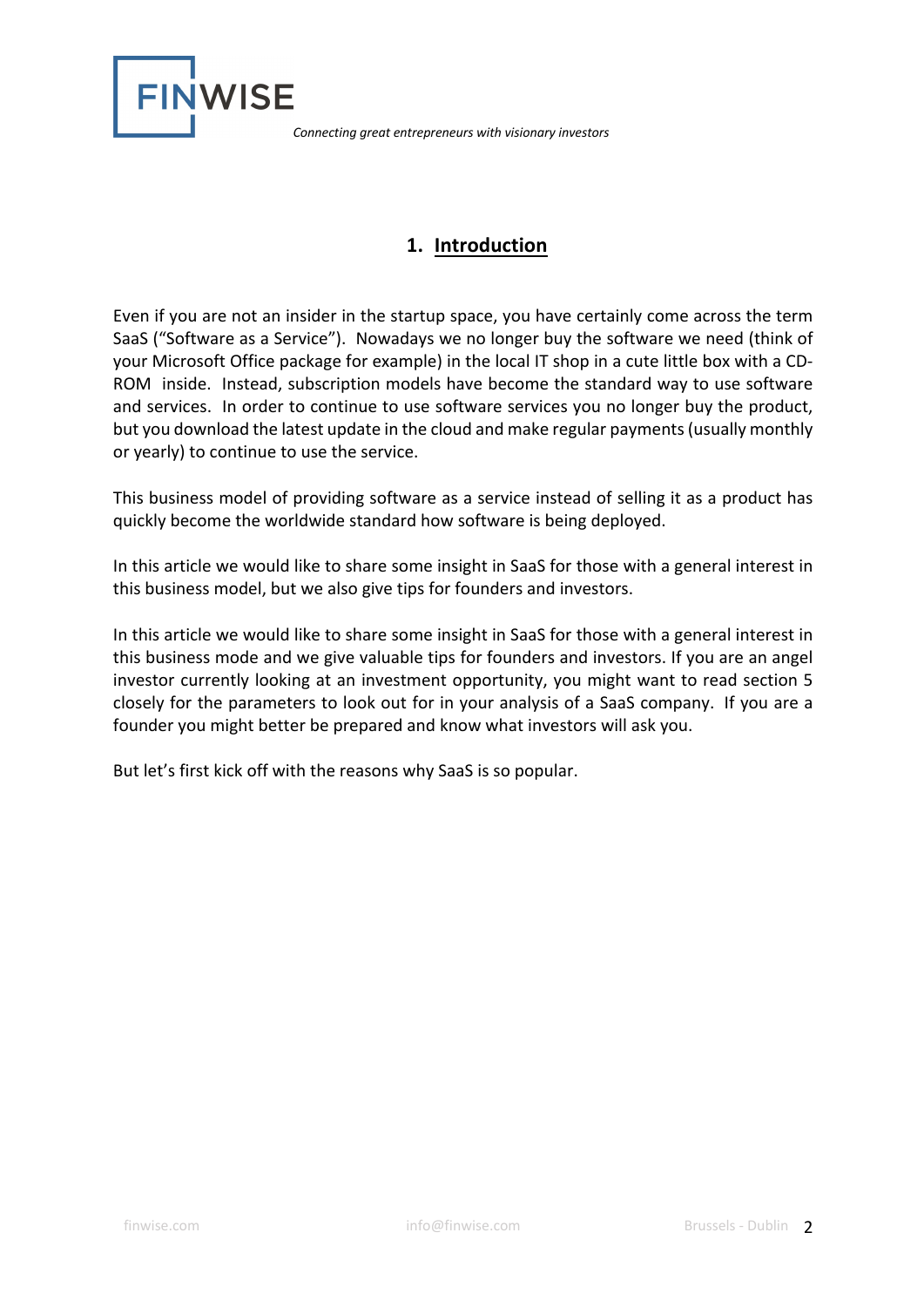

## **2 Why investors and startups love the SaaS model**

The reason startups love SaaS models is because hosting software in the cloud allows you to attract clients worldwide without setting up a distribution network while generating a regular and stable income stream.

Investors such as business angels and venture capitalists also adore the business model as it is extremely scalable this way. For every new additional euro, you make on each new client the cost to acquire a new client the cost does not increase by the same euro, but it goes down to almost zero over time.

This combination of rapid scaling potential in combination with increasing profit margins is a model that allows a company to grow exponentially, become very profitable and become very large quickly.

This mix of a predictable revenue streams and extreme scalability potential through reducing and over time even eliminating any marginal distribution cost is why VCs love SaaS companies.

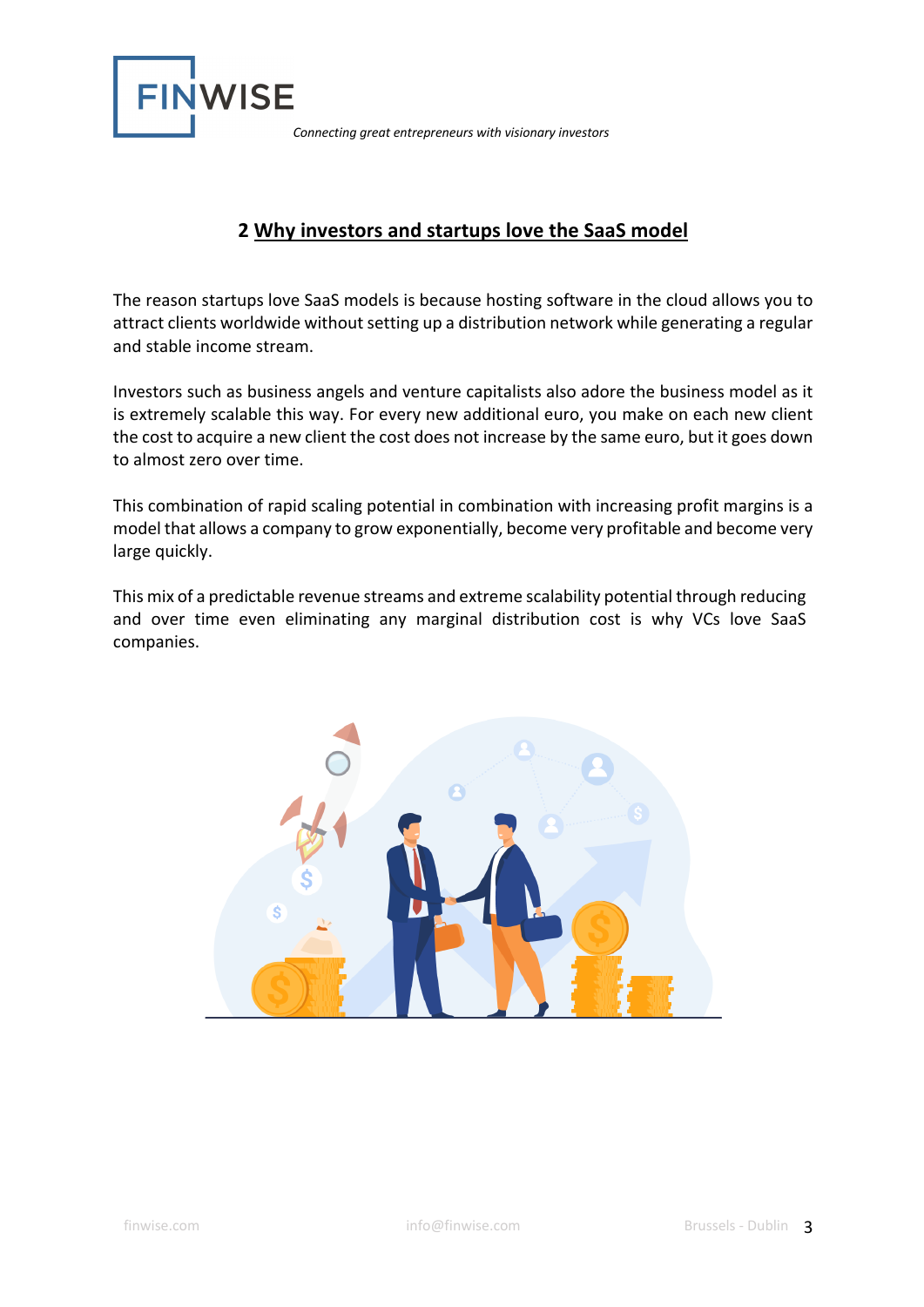

## **3 Why SaaS companies need investor money?**

So, if we now understand why investors and startups love SaaS models, let's move to the reason why SaaS companies actually need investor money.

This all has to do with the cash flow pattern of SaaS companies. As you can imagine, to first develop a software, make sure it works, build a marketing team to make sure people know about you and to build a sales team that can convert leads into clients takes a lot of time, money and effort.

It's also a well-known fact that especially enterprise clients can have long sales cycles. In the meantime, you have to sustain the cost of your staff before you start to generate money with your product. This all leads to a large initial customer acquisition cost to win a client.

When you then eventually win the client, the SaaS revenues that come in only are a little amount each month not a big amount at once. Sometimes you can try to get some upfront payments but usually the revenues are spread over a very long time.

This all means each new customer is cash negative for a while and only becomes cash positive after some time. Therefore, a SaaS company that is growing fast and is successful actually needs a lot of funding. The faster you want to grow, the more funding you need. The initial hole is bigger but also the potential long-term cash flows are also more interesting.

To be attractive for investors, it is you need to already have data on first revenues and cost. Having a working software is not enough.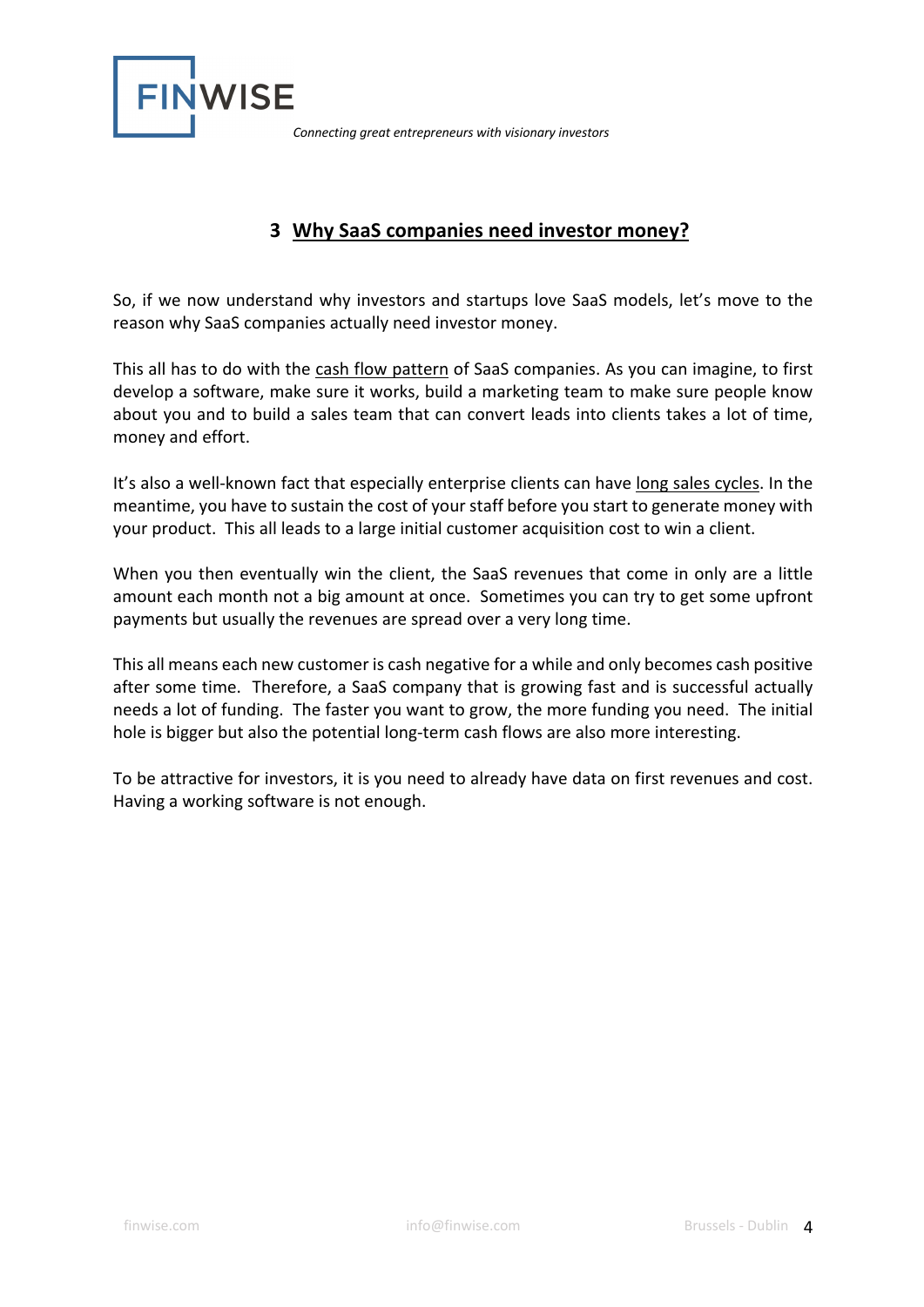

## **4 Why SaaS companies need to grow fast**

You might ask yourself why SaaS companies want to grow so fast and not gradually when they are digging such a big cash flow hole initially. The answer why you want to grow fast is because SaaS solutions in general are not IP protected or unique in the way hardware, med tech or biotech can be. There is a lower barrier to entry than in some other tech markets.

If you are successful, chances are you that will get competitors who come to the market sooner rather than later. You therefore need to be looking for market domination before others come in. Being first to market makes it easier to take market share before others move in.

Growing fast is of the essence also because once a client has made his choice, the change that he will later shop around again is relatively low because the cost of switching can be high.

Think of your own CRM solution, once you took your pick and you are reasonably happy you really must have an alternative that is much better or much cheaper to change again. You probably invested too much time and effort in order to integrate your CRM into your daily routine and are not likely to switch solution again.

## **5 How to analyse a SaaS company**

If as an investor and you are analyzing a SaaS you want to focus on companies that spend that your money wisely; so, what are the metrics to focus on? Analyzing a SaaS startup is rather an art than a science, but we can give you some basic elements of what to look out for.

#### **5.1 The acronyms**

The SaaS textbook has quite a few acronyms:

#### **"ARR"**

The first common acronym in SaaS terminology is ARR or Annual Recurring Revenues. This is a forward-looking indicator of the recurring income your startup generates. If you have 10K recurring revenue ("MRR") in January, you can say you have an ARR of 120K. However, if during February you gain an extra client that will result in an additional 5K monthly revenue (MRR) you can now proudly say you have 15K MRR and your ARR will therefore go up to 180K (15x12). As SaaS startups are often valued on the basis of a multiple of their ARR, this extra client therefore immediately boosts the value of your company.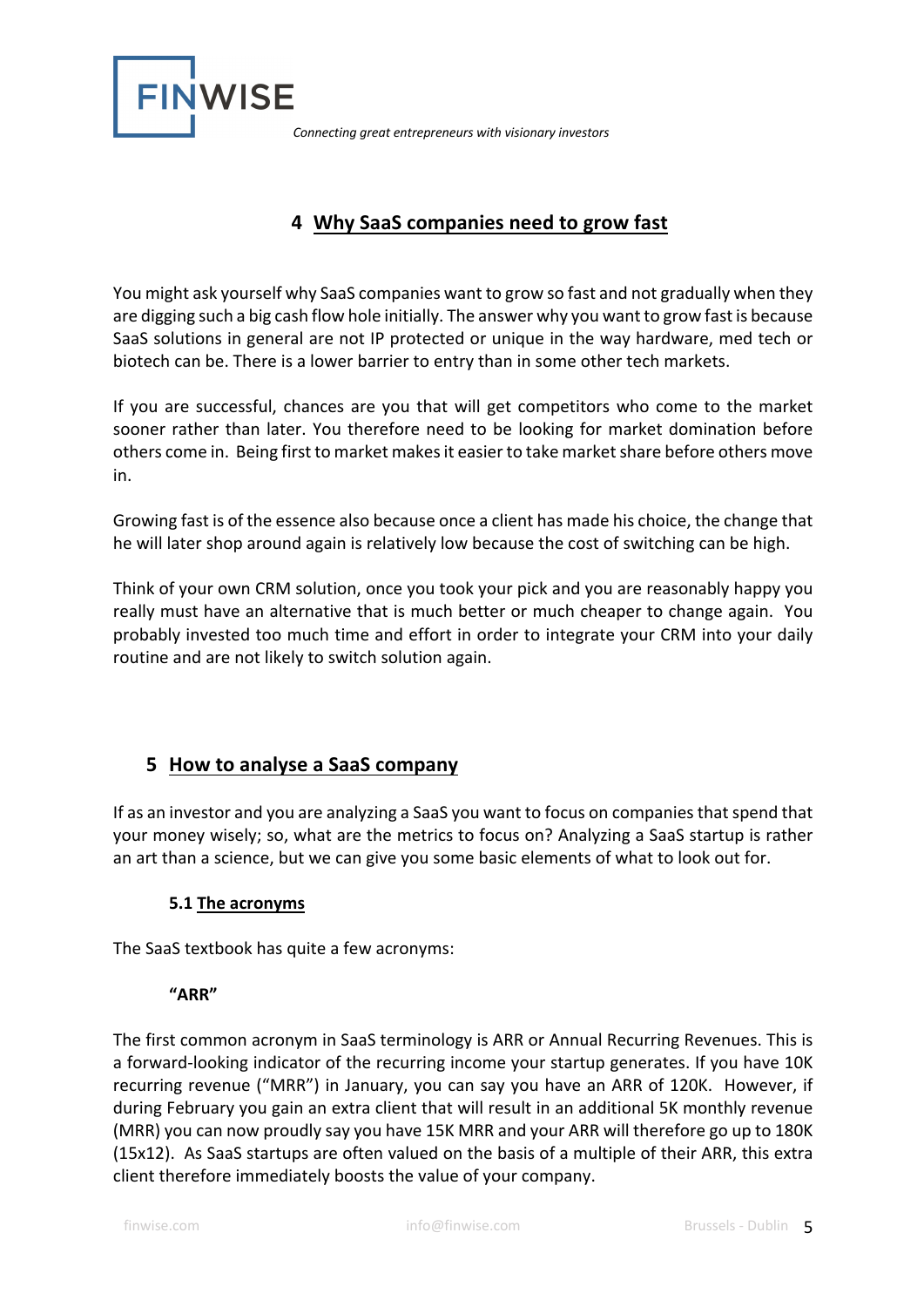

**"CLV"**

**"CAC"**

Two other important abbreviations are CLV (Customer Lifetime Value) and CAC (Customer Acquisition Cost). The relationship between both is crucial in analyzing a SaaS startup.

Every investor has his own criteria, but it is clear you want CLV to be a multiple of CAC and you want to be able to recover CAC reasonably fast, for example in max 12 months.

When a startup claims to have a very high customer acquisition efficiency and a low acquisition cost how can you verify this is true? You want to check if the initial customers are representative for the future. Oftentimes, the first new big clients are related to the founders' previous employers and personal network. But maybe these clients are not representative for the future sales as you already had an existing relationship and you had a lot of prior insight and understood their needs already very well.

You need to know the average revenue per account and how it is distributed. You want to avoid that the company dependent on a few big clients that might not be representative for the future growth.

#### **5.2 Understanding the sales cycle, the sales pipeline and how sales is structured**

The key word here is '*sales funnel*'. Does the company have a clear funnel and enough data and the right method to move potential customers through the funnel? You want to check if the company has a good sales approach to acquire customers.

The better the data you have (how many leads open your email, how many leads convert after a first call, how many convert to demo, how many demo clients convert to client, etc.) the better it can be used to predict the future;

Usually in the initial phase of the startup, sales is still very founder driven. Founder driven sales is great as you need a founder that is good at sales, but it will become a problem in the future is sales overly depends on the founders.

The founder has a lot on his or her hands and needs to grow the company, build the management team, manage relations with stakeholders, assure funding etc.

The founders need to find strong senior salespeople to grow. Especially enterprise sales takes a lot of experience and hiring the wrong person can set back a startup by up to a year which can be dangerous.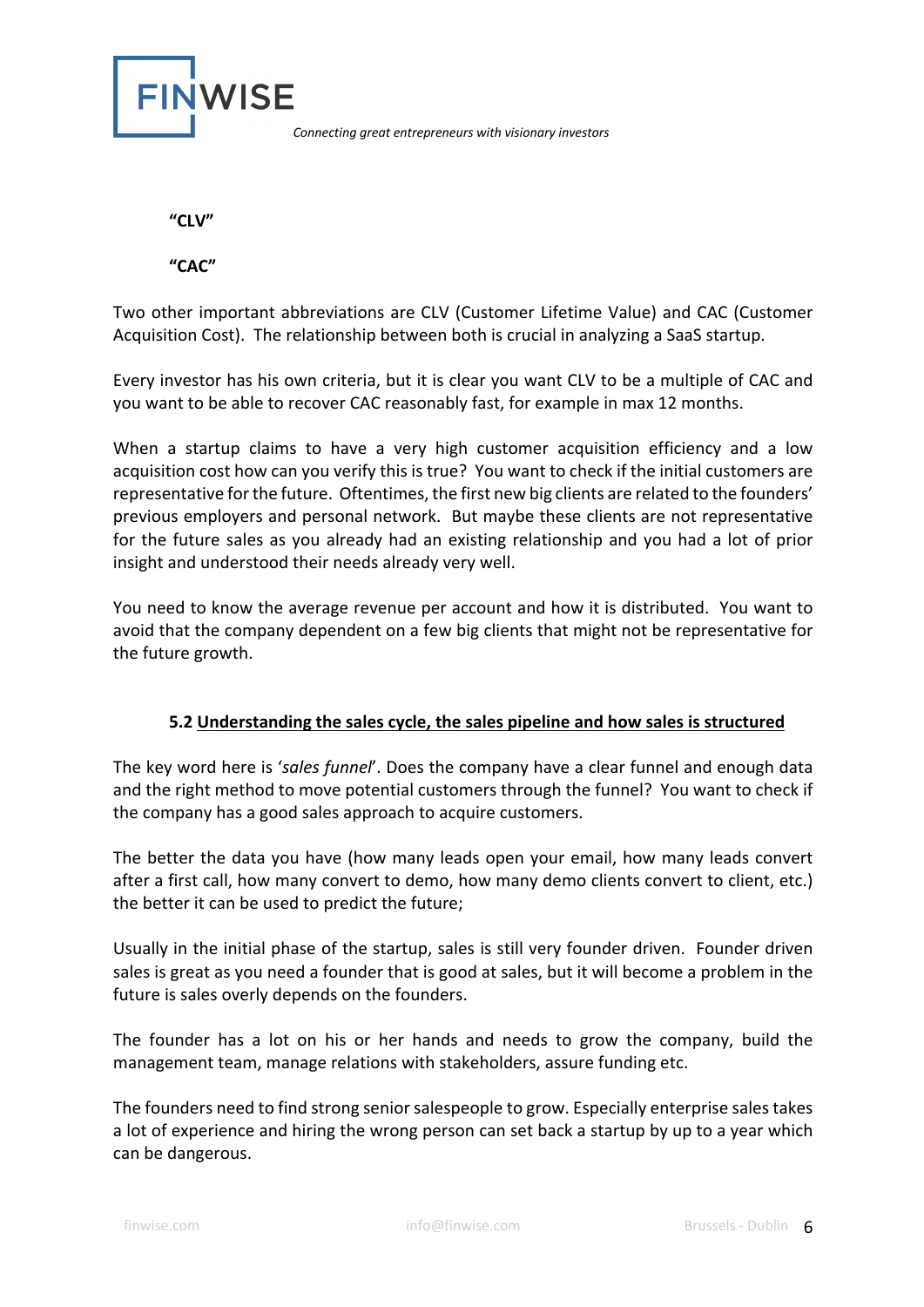

If you want to enter a new market, do not think that market is the same. Often startups underestimate customer acquisition cost in new markets. In their own country they might have already built up some brand value which you do not have abroad, and you need to discount for that. Also, cultural affinity plays a role. Your customer acquisition cost in one country might not be representative for a different country; Selling to people in your own country is different to selling in other countries where you might lack cultural insight in how business is successfully done.

#### Direct sales vs indirect sales vs website direct sales:

You might want to tap into indirect sales to grow faster using distributors, but it means you give up control. You want to make sure they position your product correctly and give it adequate attention in their portfolio.

Selling directly on your website is ideal but it takes effort to get the process right and often it does not work as automated as you wish.

How much support is needed per client? This impacts the scaling but also is an indication of customer happiness.

Can the company handle big growth? If the sales funnel is efficient but the onboarding is not, the first customer experience will be bad.

It is good to see which KPIs the company uses to track its progress and how structured their approach is. Some basic KPIs are fine, no need to get lost in a jungle of KPIs.

#### **5.3 Understanding Churn**

Churn is the rate of lost revenues due to lost customers and is a crucial factor in the sector of a SaaS startup. You want the churn rate to be low. If you lose a lot of clients after a year you are each year making efforts to just replace lost revenue. This will flatten the growth curve.

Ideally you have even negative churn. Negative churn results from increasing the revenue from existing clients by upselling them.

Analyzing churn is ideally done by looking at the revenues from 'cohorts' (years or vintages) so you can see if the revenues from 'year 1 clients' increase or decrease and by how much.

If is of course difficult to analyze churn if the company is still very early stage and not have a lot of history. In that case you can look at pre-churn indicators such as the 'account activation rate'. Imagine your software is used in a department of 100 people, you can analyze how many of those 100 people actually activated your product. It's very different if they all